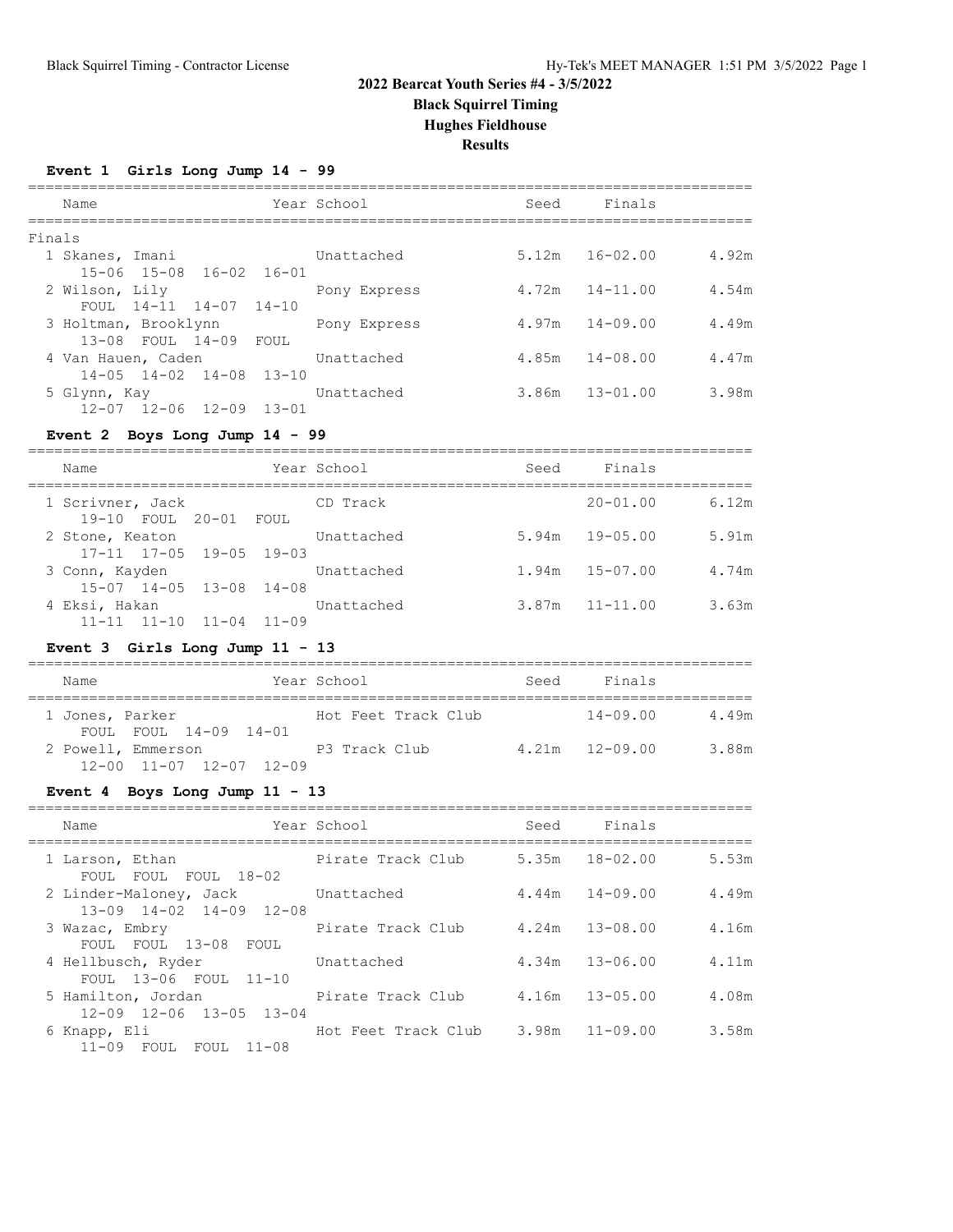**Black Squirrel Timing**

**Hughes Fieldhouse**

**Results**

| Event 5 Girls Shot Put 14 - 99 |  |  |  |  |  |  |
|--------------------------------|--|--|--|--|--|--|
|--------------------------------|--|--|--|--|--|--|

| Name                                                              | =========<br>Year School                                                                                                                                                       | Seed   | Finals              |        |
|-------------------------------------------------------------------|--------------------------------------------------------------------------------------------------------------------------------------------------------------------------------|--------|---------------------|--------|
| 1 Graham, Ava<br>FOUL 25-00 27-07 28-03                           | Unattached                                                                                                                                                                     | 34.00m | $28 - 03.00$        | 8.61m  |
| Event $6$ Boys Shot Put $14 - 99$                                 |                                                                                                                                                                                |        |                     |        |
| Name                                                              | Year School                                                                                                                                                                    |        | Seed Finals         |        |
| 1 Macias, Noah<br>41-08 42-05 FOUL 44-07                          | Unattached                                                                                                                                                                     |        | 14.23m  44-07.00    | 13.58m |
| 2 Sterling, Carson                                                | Unattached                                                                                                                                                                     |        | 11.80m 36-05.00     | 11.09m |
| 32-11 FOUL 36-05 34-04<br>3 Rainey, Beau<br>FOUL 29-11 28-11 FOUL | Pony Express                                                                                                                                                                   |        | $10.87m$ $29-11.00$ | 9.11m  |
| 4 McAdams, Sutton<br>28-07 27-06 28-08 28-02                      | Unattached                                                                                                                                                                     |        | $28 - 08.00$        | 8.73m  |
| 5 Eksi, Hakan<br>FOUL 17-08 21-02 22-01                           | Unattached                                                                                                                                                                     |        |                     | 6.73m  |
| Event 8 Boys Shot Put $11 - 13$                                   |                                                                                                                                                                                |        |                     |        |
| Name                                                              | Year School                                                                                                                                                                    | Seed   | Finals              |        |
| 1 Gates, Braylon<br>FOUL 27-08 27-01 27-05                        | Pirate Track Club 8.96m                                                                                                                                                        |        | $27 - 08.00$        | 8.43m  |
| Event $12$ Boys High Jump $11 - 13$                               |                                                                                                                                                                                |        |                     |        |
| Name                                                              | Year School                                                                                                                                                                    |        | Seed Finals         |        |
| $P$ $P$<br>P                                                      | 1 Larson, Ethan                       Pirate Track Club       1.57m     4-10.00<br>3-00 3-02 3-04 3-06 3-08 3-10 4-00 4-02 4-04 4-06 4-08 4-10 5-00<br>P P P P P P P P O O XXX |        |                     | 1.47m  |
| 2 Linder-Maloney, Jack<br>$\mathbf{P}$<br>$\overline{O}$<br>P     | Unattached<br>$3-00$ $3-02$ $3-04$ $3-06$ $3-08$ $3-10$ $4-00$ $4-02$ $4-04$ $4-06$ $4-08$<br>O O O XO XXO XXO XXO XXX                                                         | 1.27m  | $4 - 06.00$         | 1.37m  |
| 3 Jones-Taylor, Conner Fony Express<br>P<br>P                     | 3-00 3-02 3-04 3-06 3-08 3-10 4-00 4-02 4-04<br>P P P P XXO XO XXX                                                                                                             |        | $1.20m$ $4-02.00$   | 1.27m  |
| 4 Hamilton, Jordan<br>3-00 3-02 3-04 3-06 3-08 3-10 4-00 4-02     | Pirate Track Club 1.21m<br>P P P O O O O XXX                                                                                                                                   |        | $4 - 00.00$         | 1.21m  |
| 5 Knapp, Eli<br>3-00 3-02 3-04 3-06 3-08 3-10 4-00                | Hot Feet Track Club 1.20m 3-10.00                                                                                                                                              |        |                     | 1.16m  |

# **Event 13 Girls 60 Meter Dash 14 - 99**

| Name |                 |  | Year School  | Seed | Finals H# |               |  |  |  |  |
|------|-----------------|--|--------------|------|-----------|---------------|--|--|--|--|
|      |                 |  |              |      |           |               |  |  |  |  |
|      | 1 Kyne, Jessica |  | Verti-Go     | 8.06 | 7.60 2    |               |  |  |  |  |
|      | 2 Ward, Sydney  |  | Unattached   | 7.99 | 797       | $\mathcal{P}$ |  |  |  |  |
|      | 3 Wilson, Lily  |  | Pony Express | 8.01 | 8.16 2    |               |  |  |  |  |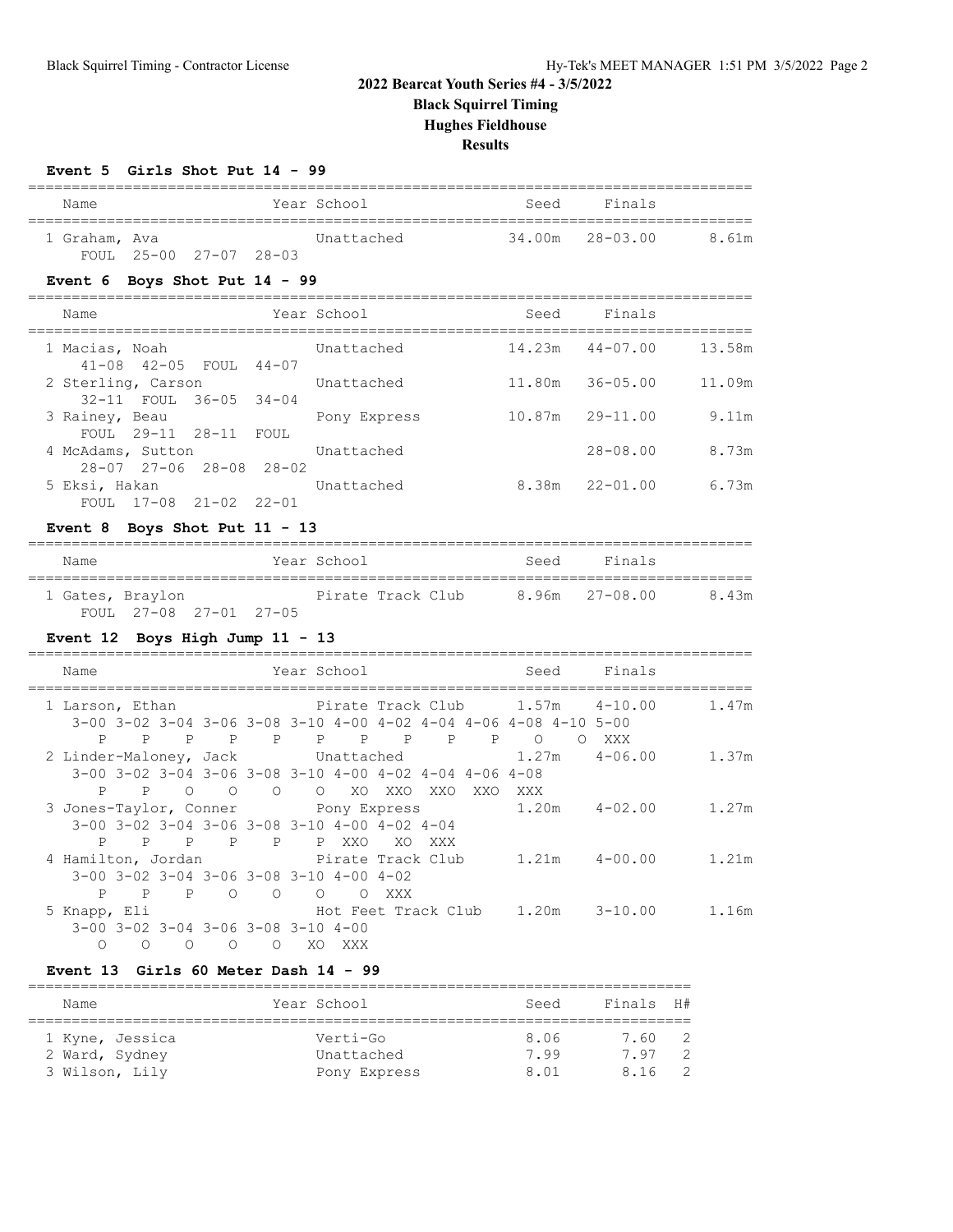**Black Squirrel Timing**

**Hughes Fieldhouse**

**Results**

=========================================================================

# **....Event 13 Girls 60 Meter Dash 14 - 99**

| 4 Gibson, Audrey    | Pony Express    | 8.60  | 8.71  | 2            |          |
|---------------------|-----------------|-------|-------|--------------|----------|
| 5 Van Hauen, Caden  | Unattached      | 8.65  | 8.72  | 2            |          |
| 6 Hanson, Paige     | Nodaway Vall    | 9.44  | 8.78  | 1            |          |
| 7 Skanes, Imani     | Unattached      | 8.10  | 9.03  | 2            |          |
| 8 Fast, Reganne     | Unattached      | 10.34 | 9.25  | $\mathbf{1}$ |          |
| 9 Manring, Claire   | Pony Express    | 9.00  | 9.26  | 2            |          |
| 10 Shields, Madison | Mount Ayr TC    |       | 9.32  | $\mathbf{1}$ |          |
| 11 Linville, Paidyn | Unattached      | 10.22 | 9.54  | 1            |          |
| 12 young, sarah     | Unattached      | 11.36 | 10.03 | $\mathbf{1}$ |          |
| 13 Glynn, Kay       | Unattached      | 10.32 | 10.16 | -1           |          |
| 14 Clayton, Karter  | CrestonPanthers | 9.32  | 10.17 |              | 2 10.169 |
| 15 Walkup, Emma     | Pony Express    | 10.00 | 10.17 |              | 1 10.170 |
| 16 Franco, Angelica | CrestonPanthers | 10.13 | 11.07 |              |          |

# **Event 14 Boys 60 Meter Dash 14 - 99**

|    | Name                 | Year School     | Seed | Finals | H#             |
|----|----------------------|-----------------|------|--------|----------------|
|    | 1 Knox, Zyon         | Unattached      | 7.30 | 7.24   | 3              |
|    | 2 Broxterman, Thomas | Unattached      | 7.50 | 7.39   | 3              |
|    | 3 Hullinger, Tyke    | CD Track        |      | 7.43   | $\mathbf{1}$   |
|    | 4 Dixon, Stevan      | Unattached      | 7.44 | 7.46   | 3              |
|    | 5 Stout, Tyler       | Verti-Go        | 7.54 | 7.76   | 3              |
|    | 6 Drake, Xander      | CrestonPanthers | 7.80 | 7.83   | 3              |
|    | 7 Benham, Craiq      | Unattached      | 7.90 | 7.92   | 3              |
|    | 8 Trapp, Weston      | CrestonPanthers | 7.90 | 7.98   | 2              |
|    | 9 Seaton, Austin     | CrestonPanthers | 8.60 | 8.05   | 2              |
|    | 10 Riley, Tyler      | CrestonPanthers | 8.20 | 8.24   | 2              |
| 11 | Leppla, Maddix       | CrestonPanthers | 9.10 | 8.55   | $\mathbf{1}$   |
|    | 12 Schaefer, Josh    | CrestonPanthers | 8.70 | 8.90   | $\overline{2}$ |
|    | 13 Meyers, Jayden    | CrestonPanthers | 9.80 | 9.10   | $\mathbf{1}$   |
|    | 14 Eksi, Hakan       | Unattached      | 9.07 | 9.29   | 2              |

# **Event 15 Girls 60 Meter Dash 11 - 13**

| Name               | Year School         | Seed  | Finals |
|--------------------|---------------------|-------|--------|
| 1 Lehman, Ashley   | Unattached          | 8.63  | 8.65   |
| 2 Jones, Parker    | Hot Feet Track Club | 9.00  | 8.69   |
| 3 Parra, Isabella  | Pony Express        | 14.80 | 8.70   |
| 4 Strong, Sydney   | Unattached          | 9.18  | 9.04   |
| 5 Powell, Emmerson | P3 Track Club       | 9.21  | 9.14   |
| 6 Strunk, Reese    | CrestonPanthers     | 10.82 | 10.54  |

# **Event 16 Boys 60 Meter Dash 11 - 13**

| Name               | Year School         | Seed | Finals |
|--------------------|---------------------|------|--------|
| 1 Larson, Ethan    | Pirate Track Club   | 7.88 | 7.97   |
| 2 Wazac, Embry     | Pirate Track Club   | 8.61 | 8.81   |
| 3 Hellbusch, Ryder | Unattached          | 9.06 | 9.39   |
| 4 Knapp, Eli       | Hot Feet Track Club | 9.52 | 9.63   |
| 5 Poore, Kohen     | Unattached          | 9.20 | 10.30  |
| 6 Lavine, Hayden   | Unattached          | 9.15 | 10.74  |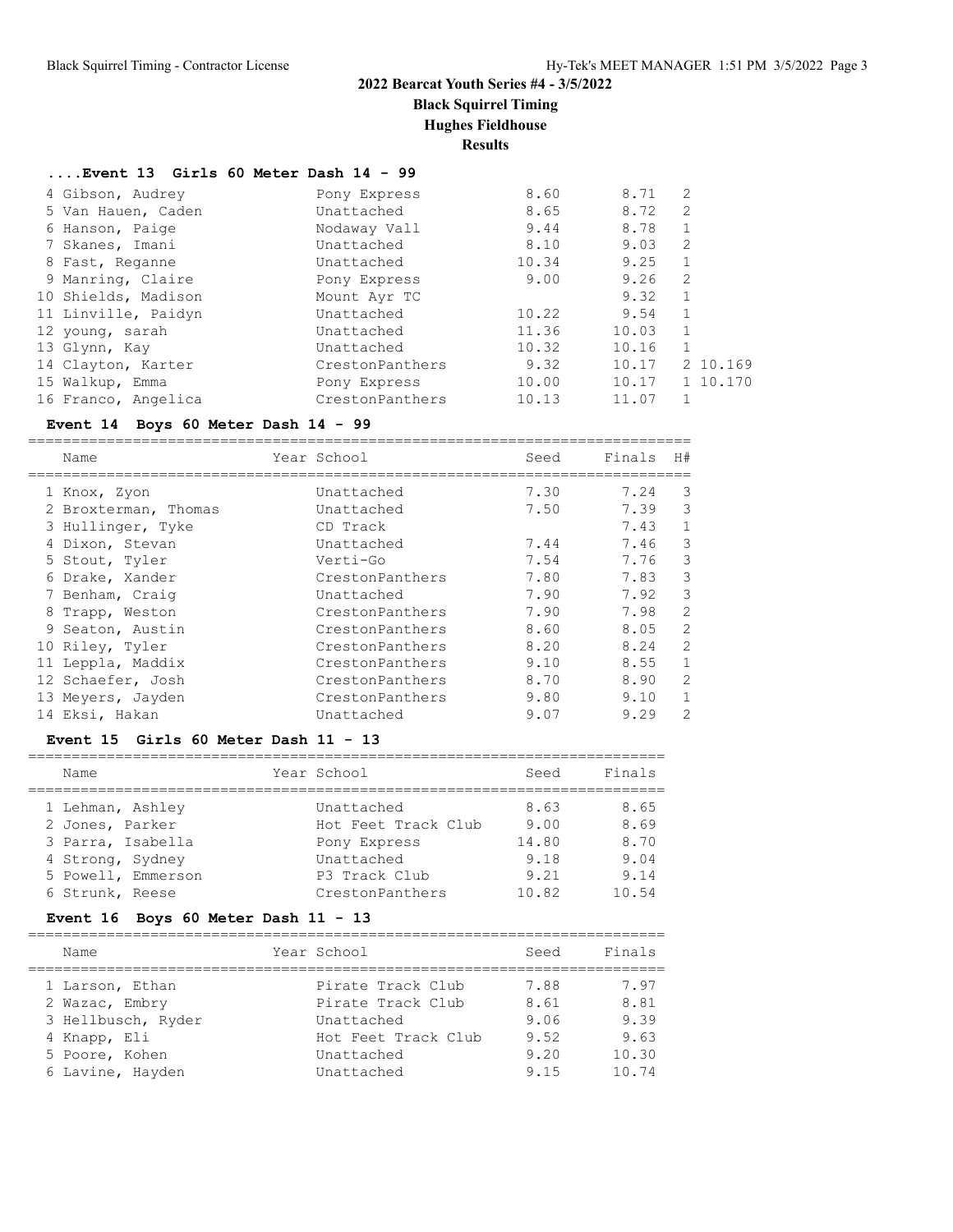**Black Squirrel Timing**

**Hughes Fieldhouse**

**Results**

### **Event 17 Girls 60 Meter Hurdles 30" 11 - 13**

| Name               | Year School     | Seed  | Finals |
|--------------------|-----------------|-------|--------|
| 1 Powell, Emmerson | P3 Track Club   |       | 12.14  |
| 2 Strunk, Reese    | CrestonPanthers | 15.29 | 1313   |

# **Event 18 Boys 60 Meter Hurdles 33" 11 - 13**

| Name                   | Year School | Seed  | Finals |
|------------------------|-------------|-------|--------|
|                        |             |       |        |
| 1 Linder-Maloney, Jack | Unattached  | 12.53 | 1287   |

#### **Event 19 Girls 200 Meter Dash 14 - 99**

| Name                 |                 | Seed        | Finals | H#           |
|----------------------|-----------------|-------------|--------|--------------|
| 1 Ward, Sydney       | Unattached      | 26.40       | 26.46  | -3           |
| 2 Holtman, Brooklynn | Pony Express    | 27.00       | 26.77  | 3            |
| 3 Wilson, Lily       | Pony Express    | 28.24       | 27.94  | 3            |
| 4 Smith, Takira      | Verti-Go        | 27.51       | 28.26  | 3            |
| 5 Gibson, Audrey     | Pony Express    | 28.60       | 29.35  | 2            |
| 6 Wal, Deu           | Verti-Go        | 28.53       | 29.36  | 2            |
| 7 Van Hauen, Caden   | Unattached      | 28.80       | 29.48  | 2            |
| 8 Skanes, Imani      | Unattached      | 26.20       | 29.64  | 3            |
| 9 Shields, Madison   | Mount Ayr TC    |             | 30.25  | $\mathbf{1}$ |
| 10 Manring, Claire   | Pony Express    | 28.00       | 30.83  | 3            |
| 11 Clayton, Karter   | CrestonPanthers | 32.80       | 32.88  | $\mathbf{1}$ |
| 12 Walkup, Emma      | Pony Express    | 30.00       | 34.53  | 2            |
| 13 Franco, Angelica  | CrestonPanthers | 34.80       | 37.76  | $\mathbf{1}$ |
|                      |                 | Year School |        |              |

# **Event 20 Boys 200 Meter Dash 14 - 99**

| Name                 | Year School     | Seed  | Finals | H#            |
|----------------------|-----------------|-------|--------|---------------|
| 1 Broxterman, Thomas | Unattached      | 23.30 | 22.79  | 3             |
| 2 Knox, Zyon         | Unattached      | 22.95 | 22.86  | 3             |
| 3 Hullinger, Tyke    | CD Track        |       | 23.94  | $\mathcal{L}$ |
| 4 Dixon, Stevan      | Unattached      | 23.44 | 24.10  | 3             |
| 5 Flores, Jesus      | Pony Express    | 25.00 | 24.16  | 3             |
| 6 Pettegrew, Jaydan  | CrestonPanthers | 27.48 | 25.68  | 2             |
| 7 Stout, Tyler       | Verti-Go        | 26.49 | 25.96  | 2             |
| 8 Seaton, Austin     | CrestonPanthers | 28.46 | 26.19  | $\mathcal{L}$ |
|                      |                 |       |        |               |

# **Event 21 Girls 200 Meter Dash 11 - 13**

| Name                                                                                                | Year School                                                                            | Seed                                      | Finals                                    | H#                                                                        |
|-----------------------------------------------------------------------------------------------------|----------------------------------------------------------------------------------------|-------------------------------------------|-------------------------------------------|---------------------------------------------------------------------------|
| 1 Hesselgren, Helen<br>2 Lehman, Ashley<br>3 Parra, Isabella<br>4 Jones, Parker<br>5 Strong, Sydney | Power Up Track Club<br>Unattached<br>Pony Express<br>Hot Feet Track Club<br>Unattached | 26.68<br>28.89<br>28.20<br>31.00<br>30.42 | 27.57<br>29.09<br>29.90<br>30.30<br>31.76 | $\overline{2}$<br>$\mathcal{P}$<br>-2<br>$\overline{1}$<br>$\overline{1}$ |
|                                                                                                     |                                                                                        |                                           |                                           |                                                                           |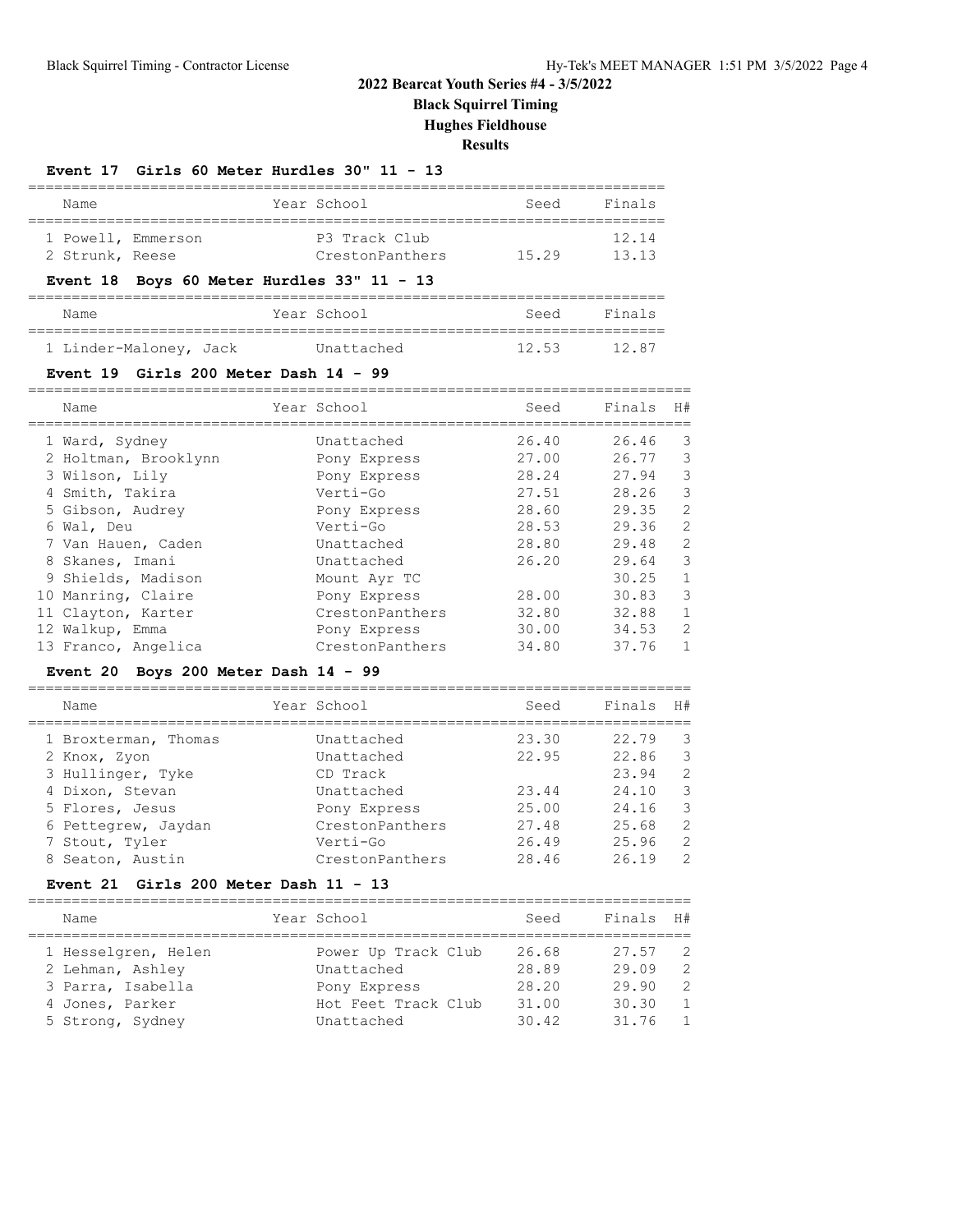# **2022 Bearcat Youth Series #4 - 3/5/2022 Black Squirrel Timing Hughes Fieldhouse**

**Results**

============================================================================

# **Event 22 Boys 200 Meter Dash 11 - 13**

| Name               | Year School         | Seed  | Finals |
|--------------------|---------------------|-------|--------|
| 1 Larson, Ethan    | Pirate Track Club   | 26.20 | 26.71  |
| 2 Wazac, Embry     | Pirate Track Club   | 28.07 | 29.16  |
| 3 Hamilton, Jordan | Pirate Track Club   | 31.88 | 32.64  |
| 4 Knapp, Eli       | Hot Feet Track Club | 32.66 | 33.52  |
| 5 Poore, Kohen     | Unattached          | 32.56 | 37.36  |
| 6 Lavine, Hayden   | Unattached          | 32.18 | 42.39  |

#### **Event 23 Girls 400 Meter Dash 14 - 99**

| Name                                                                                              | Year School                                                                                                     | Seed                          | Finals                                              |
|---------------------------------------------------------------------------------------------------|-----------------------------------------------------------------------------------------------------------------|-------------------------------|-----------------------------------------------------|
| 1 Loafman, Mia<br>2 Elcan, Abigail<br>3 Hewins, Christina<br>4 LeBlanc, Payton<br>5 Skanes, Imani | Arkansas Track Club 1:04.00<br>Arkansas Track Club 1:05.00<br>Pony Express<br>Arkansas Track Club<br>Unattached | 1:10.00<br>1:08.00<br>1:04.01 | 1:05.14<br>1:06.79<br>1:08.02<br>1:09.18<br>1:20.74 |

# **Event 24 Boys 400 Meter Dash 14 - 99**

|    | Name                | Year School     | Seed    | Finals  | H#             |
|----|---------------------|-----------------|---------|---------|----------------|
|    | 1 Knox, Zyon        | Unattached      | 51.79   | 52.12   | $\mathcal{L}$  |
|    | 2 Kinslow, charlie  | Unattached      | 53.65   | 53.32   | 2              |
|    | 3 Pettegrew, Jaydan | CrestonPanthers | 56.15   | 56.45   | $\mathfrak{D}$ |
|    | 4 Briley, Brandon   | CrestonPanthers | 56.15   | 57.28   | $\mathfrak{D}$ |
|    | 5 Hellbusch, Jace   | Pony Express    | 56.00   | 57.43   | $\mathfrak{D}$ |
|    | 6 Drake, Xander     | CrestonPanthers | 1:01.19 | 58.20   | $\mathbf{1}$   |
|    | 7 Trapp, Weston     | CrestonPanthers | 1:00.96 | 58.68   | $\mathbf{1}$   |
|    | 8 Riley, Tyler      | CrestonPanthers | 1:03.37 | 1:01.79 | $\mathbf{1}$   |
|    | 9 Schaefer, Josh    | CrestonPanthers | 1:02.89 | 1:02.54 |                |
| 10 | Leppla, Maddix      | CrestonPanthers | 1:10.00 | 1:05.22 | $\mathbf{1}$   |
|    | Meyers, Jayden      | CrestonPanthers | 1:06.81 | 1:10.10 |                |

### **Event 25 Girls 400 Meter Dash 11 - 13**

| Name                  | Year School         | Seed    | Finals  | H#             |
|-----------------------|---------------------|---------|---------|----------------|
| 1 Patillo, Jaiya      | Unattached 2        | 57.11   | 58.47   | -2             |
| 2 Hesselgren, Helen   | Power Up Track Club | 59.05   | 58.93   | $\overline{2}$ |
| 3 Moffitt, Addyson    | KC Fire Track Club  | 1:06.25 | 1:05.64 | 2              |
| 4 Primavera, Zorianna | Hot Feet Track Club | 1:07.00 | 1:06.44 | 1              |
| 5 Parra, Isabella     | Pony Express        | 1:08.59 | 1:07.70 | $\overline{1}$ |
| 6 Strong, Sydney      | Unattached          | 1:08.00 | 1:10.44 | $\mathbf{1}$   |

# **Event 26 Boys 400 Meter Dash 11 - 13**

| Name                                                                                  | Year School                                                               | Seed                          | Finals                                   |
|---------------------------------------------------------------------------------------|---------------------------------------------------------------------------|-------------------------------|------------------------------------------|
| 1 Linder-Maloney, Jack<br>2 Flowers, Nicholas<br>3 Wazac, Embry<br>4 Hamilton, Jordan | Unattached<br>Pirate Track Club<br>Pirate Track Club<br>Pirate Track Club | 1:05.58<br>1:06.61<br>1:09.91 | 1:05.14<br>1:07.81<br>1:11.55<br>1:16.59 |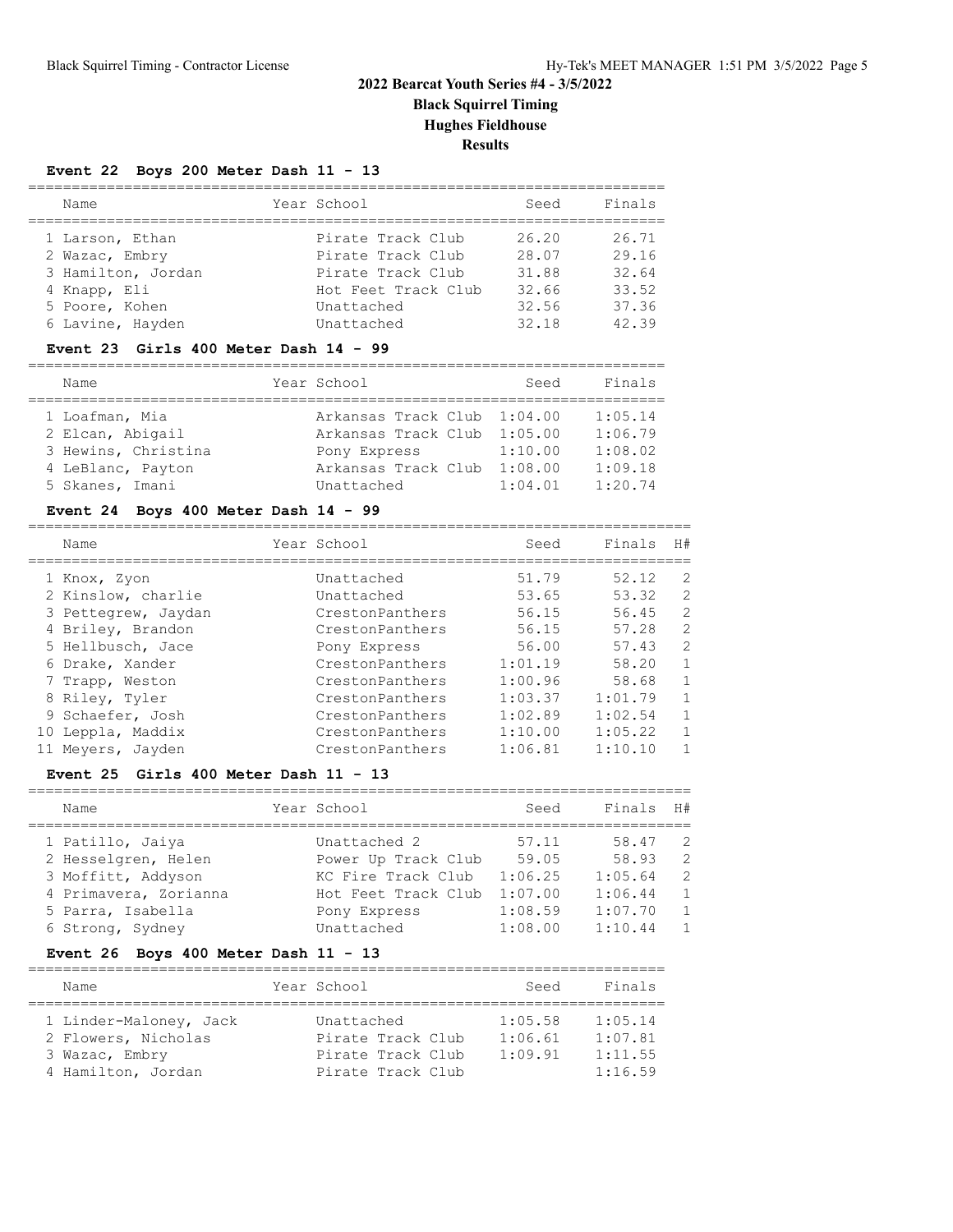# **2022 Bearcat Youth Series #4 - 3/5/2022 Black Squirrel Timing**

**Hughes Fieldhouse**

**Results**

### **Event 27 Girls 800 Meter Run 14 - 99**

| Name             | Year School                 | Seed    | Finals  |
|------------------|-----------------------------|---------|---------|
|                  |                             |         |         |
| 1 Elcan, Abigail | Arkansas Track Club 2:30.00 |         | 2:27.68 |
| 2 Stanley, Emma  | Xlr8 Iowa Tr                | 2:35.00 | 2:31.14 |
| 3 McDonald, Elly | Arkansas Track Club 2:36.57 |         | 2:37.48 |

# **Event 28 Boys 800 Meter Run 14 - 99**

| Name                                      | Year School                               | Seed               | Finals             |
|-------------------------------------------|-------------------------------------------|--------------------|--------------------|
| 1 Welch, Dawson<br>2 Kinslow, charlie     | Arkansas Track Club 1:55.55<br>Unattached | 2:03.65            | 1:53.83<br>2:01.98 |
| 3 Sakalares, Will                         | Arkansas Track Club                       | 2:05.00            | 2:07.48            |
| 4 Smith, Gunnar<br>5 Masters, Dylan       | CD Track<br>Unattached                    | 2:17.00            | 2:10.13<br>2:13.10 |
| 6 Briley, Brandon<br>7 McCullough, Josiah | CrestonPanthers<br>Arkansas Track Club    | 2:05.00<br>2:20.00 | 2:13.34<br>2:34.33 |

### **Event 29 Girls 800 Meter Run 11 - 13**

| Name                  | Year School                 | Seed    | Finals  |
|-----------------------|-----------------------------|---------|---------|
| 1 Primavera, Zorianna | Hot Feet Track Club 2:42.00 |         | 2:35.57 |
| 2 Moffitt, Addyson    | KC Fire Track Club 2:37.10  |         | 2:38.63 |
| 3 Hesselgren, Emelia  | Power Up Track Club         | 2:40.00 | 2:55.78 |
| 4 Corlew, Grace       | Power Up Track Club 2:55.00 |         | 3:11.19 |

# **Event 30 Boys 800 Meter Run 11 - 13**

| Name                   | Year School  | Seed    | Finals  |
|------------------------|--------------|---------|---------|
|                        |              |         |         |
| 1 Jones-Taylor, Conner | Pony Express | 2:37.00 | 2:26.41 |

# **Event 31 Girls 1600 Meter Run 14 - 99**

| Name                | Year School  | Seed    | Finals  |
|---------------------|--------------|---------|---------|
| 1 Hewins, Christina | Pony Express | 5:47.00 | 4:55.98 |

# **Event 32 Boys 1600 Meter Run 14 - 99**

| Name                 |  |                     | Seed        | Finals  |  |  |  |  |
|----------------------|--|---------------------|-------------|---------|--|--|--|--|
|                      |  |                     |             |         |  |  |  |  |
| 1 Blay, Riley        |  | Unattached          | 4:31.00     | 4:35.58 |  |  |  |  |
| 2 Engler, Andrew     |  | Unattached          | 5:00.00     | 4:55.95 |  |  |  |  |
| 3 McCullough, Josiah |  | Arkansas Track Club |             | 5:49.88 |  |  |  |  |
|                      |  |                     | Year School | 5:26.98 |  |  |  |  |

# **Event 33 Girls 1600 Meter Run 11 - 13**

| Name                 | Year School                 |  | Seed | Finals  |
|----------------------|-----------------------------|--|------|---------|
|                      |                             |  |      |         |
| 1 Hesselgren, Emelia | Power Up Track Club 6:05.00 |  |      | 6:22.81 |
| 2 Corlew, Grace      | Power Up Track Club 6:50.00 |  |      | 6:50.60 |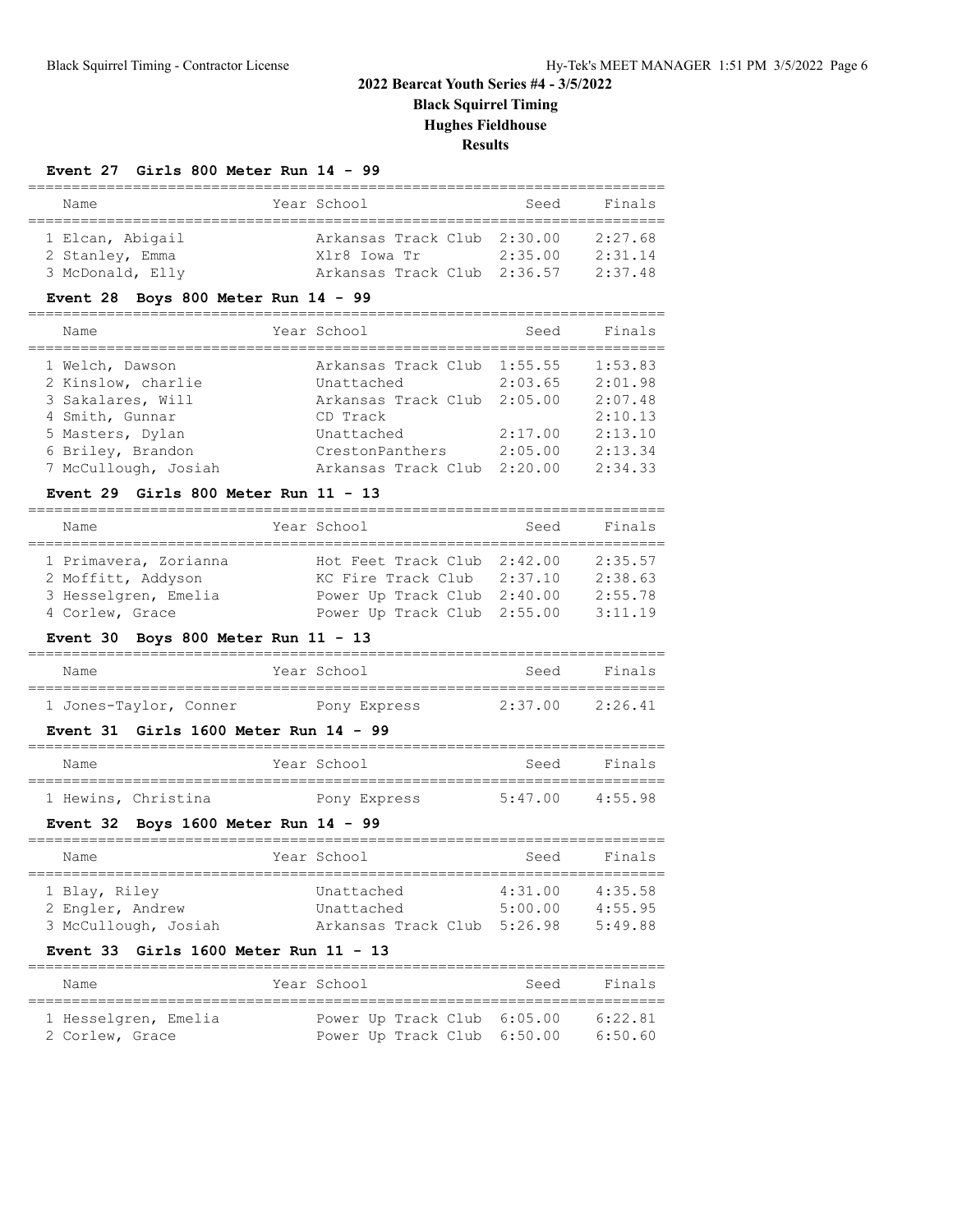**Black Squirrel Timing**

**Hughes Fieldhouse**

# **Results**

| Event 34 Boys 1600 Meter Run 11 - 13 |  |  |  |  |  |  |  |  |  |
|--------------------------------------|--|--|--|--|--|--|--|--|--|
|--------------------------------------|--|--|--|--|--|--|--|--|--|

| Name                                                                                   |                   | Year School                                                                                                  | Seed | Finals            |       |
|----------------------------------------------------------------------------------------|-------------------|--------------------------------------------------------------------------------------------------------------|------|-------------------|-------|
| 1 Boyle, Connor<br>2 Jones-Taylor, Conner Pony Express 5:27.00 5:28.06                 |                   | Unattached 5:02.00 4:55.41                                                                                   |      |                   |       |
| Event 41 Girls High Jump 14 - 99                                                       |                   |                                                                                                              |      |                   |       |
| Name                                                                                   |                   | Year School                                                                                                  |      | Seed Finals       |       |
| 1 Glynn, Kay<br>$3 - 06$ $3 - 08$ $3 - 10$<br>O O XXX                                  |                   | Unattached                                                                                                   |      | $1.20m$ $3-08.00$ | 1.11m |
| Event 42 Boys High Jump 14 - 99                                                        |                   |                                                                                                              |      |                   |       |
| Name                                                                                   |                   | Year School                                                                                                  | Seed | Finals            |       |
| 1 Flores, Jesus<br>P                                                                   | ================= | Pony Express<br>$4-00$ $4-08$ $5-02$ $5-04$ $5-06$ $5-08$ $5-10$ $6-00$ $6-02$ $6-05$<br>P P P O O O O O XXX |      | $1.95m$ $6-02.00$ | 1.87m |
| 2 Fast, Dawson<br>$4-00$ $4-08$ $5-02$ $5-04$ $5-06$ $5-08$ $5-10$<br>P P O O O XO XXX |                   | Nodaway Vall                                                                                                 |      | 1.70m 5-08.00     | 1.72m |
|                                                                                        |                   |                                                                                                              |      |                   |       |
| 3 Nichols, Cliff<br>$4 - 00$ $4 - 08$<br>$O$ 0                                         |                   | Unattached                                                                                                   |      | $4 - 08.00$       | 1.42m |

| Name                                     |        |  | Year School | Seed | Finals              |  |
|------------------------------------------|--------|--|-------------|------|---------------------|--|
| 1 Glynn, Kay<br>1.98 2.13 2.28 2.44 2.59 |        |  | Unattached  |      | 2.65m 2.44m 8-00.00 |  |
| $P \cap$                                 | OOXXXX |  |             |      |                     |  |

# **Event 45 Girls Pole Vault 11 - 13**

| Name                                                                             | Year School                                                                 | Seed  | Finals |               |
|----------------------------------------------------------------------------------|-----------------------------------------------------------------------------|-------|--------|---------------|
| 1 Lehman, Ashley                                                                 | Unattached<br>1.98 2.13 2.29 2.44 2.59 2.72 2.74                            | 2.64m |        | 2.72m 8-11.00 |
| $\overline{O}$<br>$\overline{O}$<br>P<br>2 Florea, Kamryn<br>1.98 2.13 2.29 2.44 | $\overline{O}$<br>$\overline{a}$ $\overline{a}$<br>XXO<br>XXX<br>Unattached | 2.65m | 2.29m  | 7-06.00       |
| ∩                                                                                | XXX                                                                         |       |        |               |

# **Event 49 Boys 3200 Meter Run 14 - 99**

| Name             |  |  | Year School | Seed                  | Finals |  |  |  |
|------------------|--|--|-------------|-----------------------|--------|--|--|--|
|                  |  |  |             |                       |        |  |  |  |
| 1 Engler, Andrew |  |  | Unattached  | $10:57.00$ $10:33.04$ |        |  |  |  |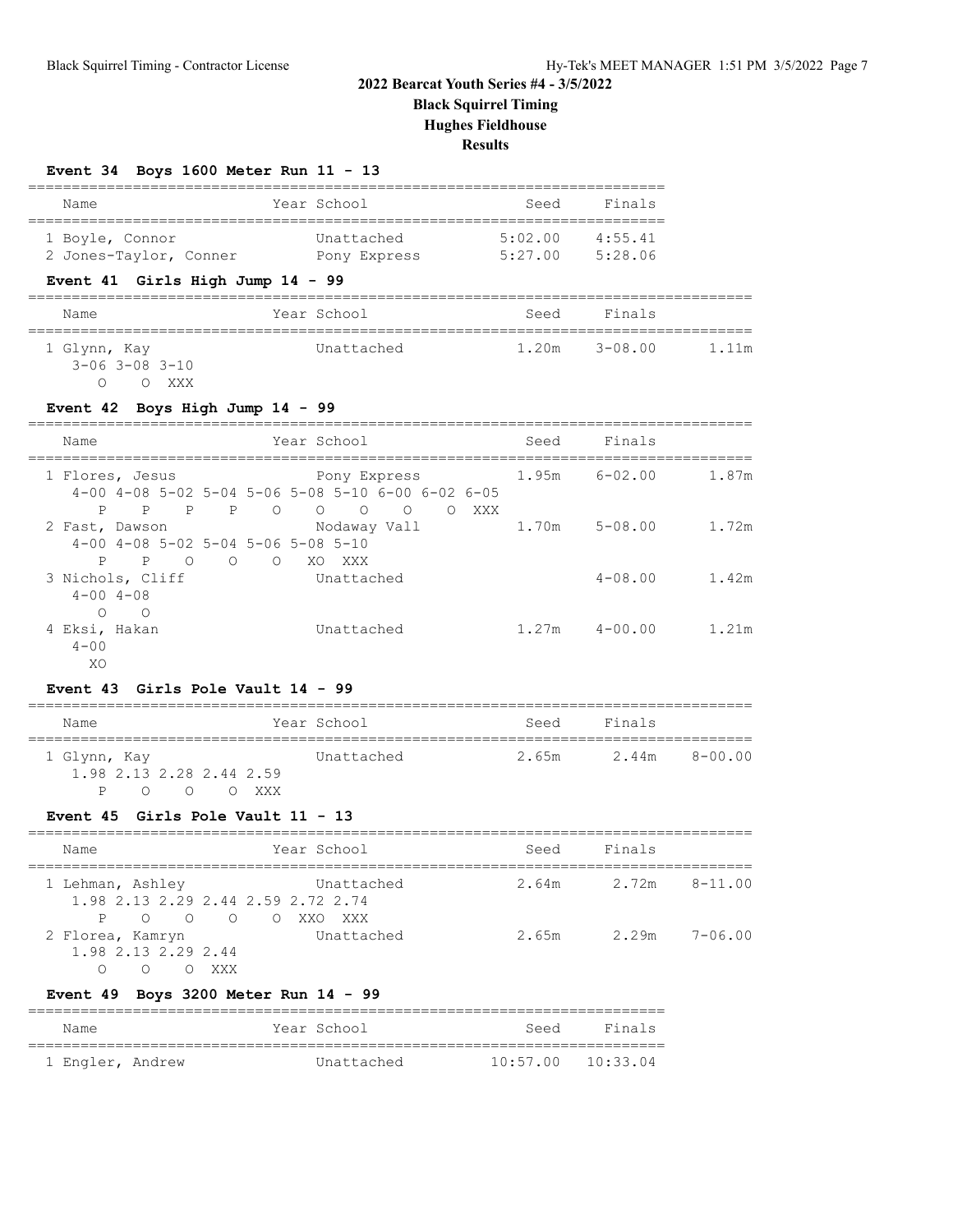**Black Squirrel Timing**

**Hughes Fieldhouse**

# **Results**

### **Event 50 Girls 3200 Meter Run 14 - 99**

| Name              |  |  | Year School                  |  |  | Seed                         | Finals   |  |
|-------------------|--|--|------------------------------|--|--|------------------------------|----------|--|
|                   |  |  |                              |  |  |                              |          |  |
| 1 Loafman, Mia    |  |  |                              |  |  | Arkansas Track Club 11:37.26 | 11:26.16 |  |
| 2 LeBlanc, Payton |  |  | Arkansas Track Club 11:35.00 |  |  |                              | 11:28.16 |  |
| 3 Stanley, Emma   |  |  | Xlr8 Iowa Tr                 |  |  | 12:30.00                     | 12:10.68 |  |

### **Event 53 Girls Long Jump 5 -10**

| Name                                                        | Year School       | Seed  | Finals             |       |
|-------------------------------------------------------------|-------------------|-------|--------------------|-------|
| 1 Kampmeyer, Anna<br>$10-10$ $11-05$ $11-04$ $11-10$        | Pirate Track Club |       | $3.65m$ $11-10.00$ | 3.60m |
| 2 Bass, Gabrielle<br>$11-00$ $11-03$ $10-09$ $11-04$        | Pirate Track Club |       | $3.71m$ $11-04.00$ | 3.45m |
| 3 Cary, Darcy<br>$6 - 06$ $6 - 11$ $8 - 00$ $8 - 04$        | Unattached        | 2.13m | $8 - 04.00$        | 2.54m |
| 4 Burris, Alexandria<br>$7 - 06$ $6 - 02$ $7 - 03$ $7 - 00$ | Pirate Track Club |       | $7 - 06.00$        | 2.28m |
| 5 Scholl, Luella<br>$5-08$ $6-00$ $6-06$ $7-02$             | Pirate Track Club |       | $7 - 02.00$        | 2.18m |
| 6 Cary, Asa<br>$3-02$ $4-07$ $6-00$ $5-04$                  | Unattached        | 1.52m | 6-00.00            | 1.82m |
| 7 Bass, Charlotte<br>3-03 3-08 4-10 FOUL                    | Pirate Track Club |       | $4 - 10.00$        | 1.47m |

# **Event 54 Boys Long Jump 5 -10**

| Year School<br>Name                                                               |                                 | Seed Finals    |       |
|-----------------------------------------------------------------------------------|---------------------------------|----------------|-------|
| 1 Wallace, Landon 6 Mest Omaha T 3.60m 14-09.00 4.49m<br>13-07 13-07 13-08 14-09  |                                 |                |       |
| 2 Rasmussen, Gabriel Pirate Track Club<br>11-03 11-06 12-06 11-06                 |                                 | $12 - 06.00$   | 3.81m |
| 3 Warren, Broch Bukhorn Athl<br>$10-00$ $11-06$ $11-04$ $11-00$                   |                                 | 3.88m 11-06.00 | 3.50m |
| 8-11 9-08 7-05 6-10                                                               |                                 |                | 2.94m |
| 5 Scholl, Joseph 5 Scholl, Dirate Track Club 2.66m 9-04.00<br>7-02 7-04 9-04 8-00 |                                 |                | 2.84m |
| 6 McGahuey, McKinnon<br>7-07 8-09 8-11 9-02                                       | Mount Ayr TC                    | 9-02.00        | 2.79m |
| 7 Arellano, Samuel<br>7-03 7-07 7-01 6-08                                         | Pirate Track Club 2.31m 7-07.00 |                | 2.31m |
| 8 McGahuey, Knox<br>$3 - 06$ $6 - 02$ $5 - 09$ $5 - 07$                           | Mount Ayr TC                    | $6 - 02$ .00   | 1.87m |

### **Event 55 Girls Shot Put 5 -10**

| Name                                              | Year School       | Seed | Finals             |       |
|---------------------------------------------------|-------------------|------|--------------------|-------|
| 1 Kampmeyer, Anna<br>20-10 19-02 FOUL 20-05       | Pirate Track Club |      | $5.71m$ $20-10.00$ | 6.35m |
| 2 Cary, Sawyer<br>$15-03$ $14-11$ $14-06$ $12-11$ | Unattached        |      | $4.57m$ $15-03.00$ | 4.64m |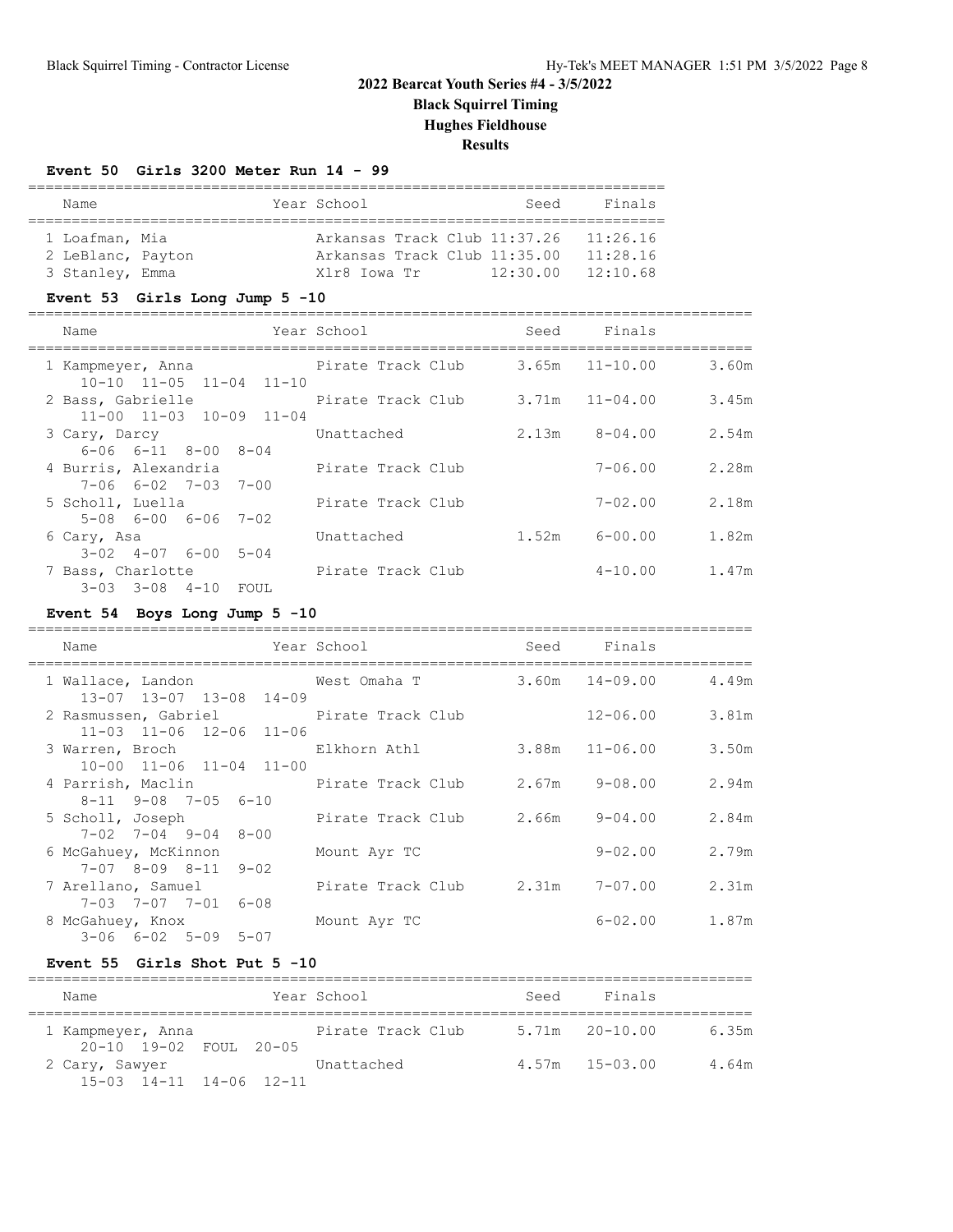**Black Squirrel Timing**

# **Hughes Fieldhouse**

**Results**

# **....Event 55 Girls Shot Put 5 -10**

| 3 Burris, Alexandria |                     |  | Pirate Track Club |  |  | 4.16m 9-09.00 |  | 2.97m |
|----------------------|---------------------|--|-------------------|--|--|---------------|--|-------|
|                      | 8-02 7-03 9-09 9-00 |  |                   |  |  |               |  |       |

# **Event 56 Boys Shot Put 5 -10**

| Name                                                       | Year School         | Seed | Finals             |       |
|------------------------------------------------------------|---------------------|------|--------------------|-------|
| 1 Dunigan, Corric<br>$24-07$ $23-06$ $18-06$ $22-10$       | Hot Feet Track Club |      | 7.59m 24-07.00     | 7.49m |
| 2 Warren, Broch<br>$21 - 11$ $21 - 01$ $19 - 04$ $18 - 01$ | Elkhorn Athl        |      | $7.89m$ $21-11.00$ | 6.68m |
| 3 Arellano, Samuel<br>$13-11$ $13-05$ $12-08$ $11-10$      | Pirate Track Club   |      | $5.23m$ $13-11.00$ | 4.24m |

# **Event 59 Boys High Jump 5 -10**

| Name                                                                                                                                              | Year School                           | Seed  | Finals      |       |
|---------------------------------------------------------------------------------------------------------------------------------------------------|---------------------------------------|-------|-------------|-------|
| 1 Dunigan, Corric<br>$3-00$ $3-02$ $3-04$ $3-06$ $3-08$ $3-10$ $4-00$                                                                             | Hot Feet Track Club $1.25m$ $3-10.00$ |       |             | 1.16m |
| $\overline{O}$<br>$\begin{array}{ccc} & & \circ & & \circ \end{array}$<br>$\bigcirc$<br>2 Chapman, Timothy<br>$3 - 00$ $3 - 02$ $3 - 04$ $3 - 06$ | - XO<br>XXX<br>XO.<br>West Omaha T    | 1.00m | $3 - 04.00$ | 1.01m |
| XXX<br>XO                                                                                                                                         |                                       |       |             |       |

# **Event 61 Girls 60 Meter Dash 5 -10**

| Name                  | Year School         | Seed    | Finals | H#             |
|-----------------------|---------------------|---------|--------|----------------|
| 1 Kyne, Martina       | Verti-Go            | 9.46    | 9.09   | 2              |
| 2 Kampmeyer, Anna     | Pirate Track Club   | 9.25    | 9.25   | 2              |
| 3 Hesselgren, Augusta | Power Up Track Club | 9.56    | 9.28   | $\overline{2}$ |
| 4 Bass, Gabrielle     | Pirate Track Club   | 9.64    | 9.68   | $\overline{c}$ |
| 5 Veasley, Kynzlee    | Peak Perform        |         | 9.84   | $\mathbf{1}$   |
| 6 Greer, KaLaya       | Peak Perform        |         | 9.97   | $\mathbf{1}$   |
| 7 tuzon, Naila        | Unattached          | 1:00.00 | 10.55  | $\mathbf{1}$   |
| 8 Cannon, Ryann       | Mount Ayr TC        | 10.96   | 10.59  | $\overline{2}$ |
| 9 Brooks, Dae'Shia    | Peak Perform        |         | 10.98  | $\mathbf{1}$   |
| 10 Elliott, Maci      | Mount Ayr TC        | 11.19   | 11.02  | $\overline{2}$ |
| 11 Bass, Charlotte    | Pirate Track Club   | 12.00   | 12.91  | $\overline{2}$ |
| 12 Elliott, Alice     | Mount Ayr TC        | 14.29   | 14.31  | $\mathbf{1}$   |
|                       |                     |         |        |                |

# **Event 62 Boys 60 Meter Dash 5 -10**

| Name                       | Year School       | Seed  | Finals H# |                |
|----------------------------|-------------------|-------|-----------|----------------|
| 1 Johnson, Tre'            | Olathe Express    | 8.52  | 8.61      | 2              |
| 2 Hubbard, Jaythan         | Olathe Express    | 9.27  | 9.25      | -2             |
| 3 McCurry, Jr, Christopher | Peak Perform      |       | 9.42      | $\mathbf{1}$   |
| 4 Rasmussen, Gabriel       | Pirate Track Club |       | 9.43      | $\overline{1}$ |
| 5 Warren, Broch            | Elkhorn Athl      | 9.60  | 9.75      | $\mathcal{L}$  |
| 6 Tyler, Rylan             | KC Novas          | 10.20 | 9.95      | $\mathcal{L}$  |
| 7 Parrish, Maclin          | Pirate Track Club | 10.74 | 10.92     | 2              |
| 8 McGahuey, McKinnon       | Mount Ayr TC      | 10.50 | 11.36     | $\mathcal{L}$  |
|                            |                   |       |           |                |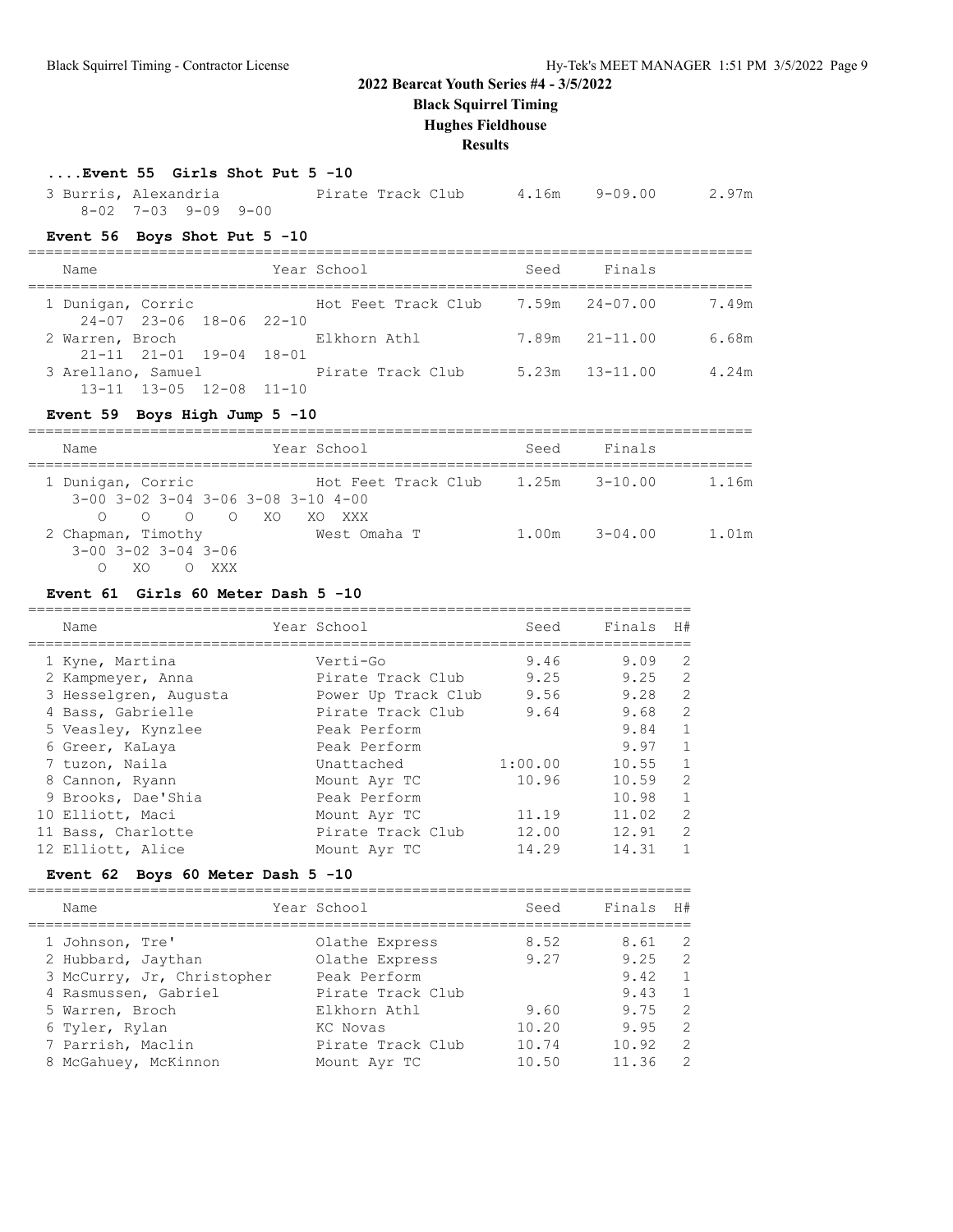**Black Squirrel Timing**

**Hughes Fieldhouse**

### **Results**

# **....Event 62 Boys 60 Meter Dash 5 -10**

| 9 Arnold, Dash    | CrestonPanthers | 14.80 | 12.64 1 |                            |
|-------------------|-----------------|-------|---------|----------------------------|
| 10 Cannon, Brooks | Mount Ayr TC    | 13.48 | 13.18 2 |                            |
| 11 McGahuey, Knox | Mount Ayr TC    | 13.48 | 13.41   | $\overline{\phantom{0}}^2$ |

#### **Event 63 Girls 200 Meter Dash 5 -10**

============================================================================

|  | Name                  | Year School         | Seed    | Finals H# |              |
|--|-----------------------|---------------------|---------|-----------|--------------|
|  | 1 Hesselgren, Augusta | Power Up Track Club | 32.80   | 32.50     | -2           |
|  | 2 Bass, Gabrielle     | Pirate Track Club   | 34.83   | 32.76     | 2            |
|  | 3 Kyne, Martina       | Verti-Go            | 35.02   | 33.34     | 2            |
|  | 4 Greer, KaLaya       | Peak Perform        |         | 34.13     | $\mathbf{1}$ |
|  | 5 Brooks, Dae'Shia    | Peak Perform        |         | 37.50     | $\mathbf{1}$ |
|  | 6 Cannon, Ryann       | Mount Ayr TC        | 38.85   | 37.65     | 2            |
|  | 7 tuzon, Naila        | Unattached          | 1:00.00 | 38.41     | $\mathbf{1}$ |
|  | 8 Elliott, Maci       | Mount Ayr TC        | 40.00   | 39.70     | 2            |
|  | 9 Scholl, Luella      | Pirate Track Club   | 41.29   | 41.46     | $\mathbf{1}$ |
|  | 10 Elliott, Alice     | Mount Ayr TC        | 53.19   | 52.98     | $\mathbf{1}$ |
|  |                       |                     |         |           |              |

### **Event 64 Boys 200 Meter Dash 5 -10**

| Name                   | Year School       | Seed  | Finals | H#             |
|------------------------|-------------------|-------|--------|----------------|
| 1 Tyler, Rylan         | KC Novas          | 33.80 | 34.48  | 2              |
| 2 Sandersfeld, Ouinlan | Johnston Run      | 35.08 | 36.20  | 2              |
| 3 Parrish, Maclin      | Pirate Track Club | 37.25 | 36.50  | $\overline{2}$ |
| 4 Scholl, Joseph       | Pirate Track Club | 38.80 | 39.36  | 2              |
| 5 McGahuey, McKinnon   | Mount Ayr TC      | 42.00 | 41.11  | $\mathcal{L}$  |
| 6 Yurko, Ashton        | Pirate Track Club |       | 42.22  | $\mathbf{1}$   |
| 7 Cannon, Brooks       | Mount Ayr TC      | 49.50 | 48.29  | $\mathbf{1}$   |
| 8 McGahuey, Knox       | Mount Ayr TC      | 49.50 | 49.85  | $\mathbf{1}$   |

### **Event 65 Girls 400 Meter Dash 5 -10**

| Name                  | Year School                 | Seed    | Finals  |
|-----------------------|-----------------------------|---------|---------|
| 1 Hesselgren, Augusta | Power Up Track Club 1:15.00 |         | 1:11.66 |
| 2 Veasley, Kynzlee    | Peak Perform                |         | 1:11.68 |
| 3 Kampmeyer, Anna     | Pirate Track Club           | 1:16.16 | 1:15.29 |
| 4 Bass, Gabrielle     | Pirate Track Club           | 1:20.00 | 1:16.75 |
| 5 Greer, KaLaya       | Peak Perform                |         | 1:18.50 |
| 6 Brooks, Dae'Shia    | Peak Perform                |         | 1:30.66 |

# **Event 66 Boys 400 Meter Dash 5 -10**

| Name                                             | Year School                                 | Seed    | Finals             |
|--------------------------------------------------|---------------------------------------------|---------|--------------------|
| 1 Ruisinger, Henry<br>2 McCurry, Jr, Christopher | Power Up Track Club 1:07.00<br>Peak Perform |         | 1:06.33<br>1:15.27 |
| 3 Rasmussen, Gabriel                             | Pirate Track Club                           |         | 1:15.95            |
| 4 Chapman, Timothy                               | West Omaha T                                | 1:19.33 | 1:18.29            |
| 5 Sandersfeld, Ouinlan                           | Johnston Run                                | 1:18.00 | 1:23.44            |
| 6 Parrish, Maclin                                | Pirate Track Club                           | 1:27.85 | 1:28.17            |
| 7 Yurko, Ashton                                  | Pirate Track Club                           | 1:29.57 | 1:36.72            |
|                                                  |                                             |         |                    |